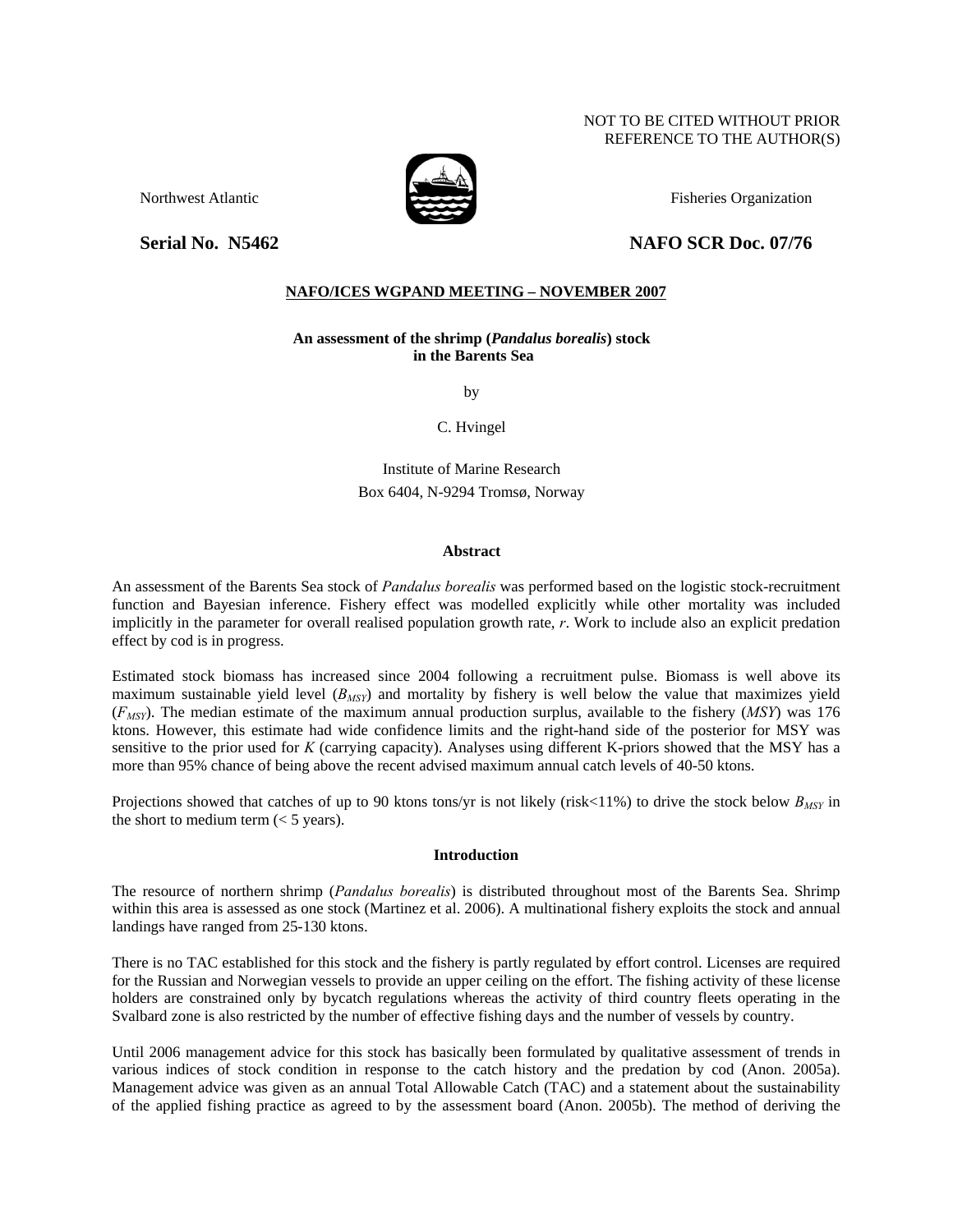advice has not been explicitly stated and the uncertainty associated with the process not quantified (Hvingel and Kingsley 2006). Therefore an alternative quantitative assessment framework based on the work of Hvingel and Kingsley (2002, 2006) was introduced in 2006 (Hvingel 2006).

Cod is considered an important predator on shrimp (Hvingel and Kingsley 2006 and references therein) and imperative to any shrimp assessment model for the Barents Sea stock (Anon. 2005a). However, whereas there is little doubt that cod can consume considerable quantities of shrimp, Hvingel (2006) concluded that available consumption data and information on cod stock dynamics do at its current resolution in time and space hold little information on the dynamics of the shrimp stock and the mechanics of the cod-shrimp relation is at current unclear. Therefore a "cod effect" was not included in the assessment as this stage. Investigations for including cod predation in the assessment model are fort going. However, This paper presents an update of the 2006 assessment without a predation effect.

#### **Model**

#### *Modelling framework*

The model was built in a state-space framework (Hvingel and Kingsley 2006, Schnute 1994) with a set of parameters (*θ*) defining the dynamics of the shrimp stock. The posterior distribution for the parameters of the model, *p*(*θ|data*), given a joint prior distribution, *p*(*θ*), and the likelihood of the data, *p*(*data|θ*), was determined using Bayes' (1763) theorem:

(1) 
$$
p(\theta | data) \propto p(data | \theta) p(\theta)
$$

The posterior was derived by Monte-Carlo-Markov-Chain (MCMC) sampling methods using WinBUGS v.1.4 (www.mrc-bsu.cam.ac.uk/bugs; Spiegelhalter et al. 2003).

### *State equations*

The equation describing the state transition from time t to  $t+1$  was a discrete form of the logistic model of population growth including fishing mortality (e.g. Schaefer (1954), and parameterised in terms of *MSY* (Maximum Sustainable Yield) rather than *r* (intrinsic growth rate) (cf. Fletcher 1978):

(2) 
$$
B_{t+1} = B_t - C_t + 4MSY \frac{B_t}{K} \left( 1 - \frac{B_t}{K} \right)
$$

*K* is the carrying capacity, or the equilibrium stock size in the absence of fishing.  $B_t$  is the stock biomass.  $C_t$  is the catch taken by the fishery.

To cancel out the uncertainty of the "catchability" (the parameter that scales biomass indices to real biomass) equation (2) was divided throughout by *BMSY*, (Hvingel and Kingsley 2006). Finally a term for the process error was applied and the state equation took the form:

(3) 
$$
P_{t+1} = \left(P_t - \frac{C_t}{B_{MSY}} + \frac{2 \, MSY \, P_t}{B_{MSY}} \left(1 - \frac{P_t}{2}\right)\right) \cdot \exp(v_t)
$$

where  $P_t$  is the stock biomass relative to biomass at MSY ( $P_t = B_t/B_{MSV}$ ) in year t. This frames the range of stock biomass (*P*) on a relative scale where  $P_{MST}$ =1 and *K*=2. The 'process errors', *v*, are normally, independently and identically distributed with mean 0 and variance  $\sigma_v^2$ .

#### *Observation equations*

The model synthesized information from input priors and three independent series of shrimp biomasses and one series of shrimp catches (Table 1). The three series of shrimp biomass indices were: a standardised series of annual commercial-vessel catch rates for 1980–2006, *CPUE*<sub>t</sub>, (Hvingel and Aschan 2006); and two trawl-survey biomass index for 1982–2004, *survR*<sub>t</sub>, (Anon. 2005a) and 2004-2006, *survE*<sub>t</sub> (Hvingel 2006). These indices were scaled to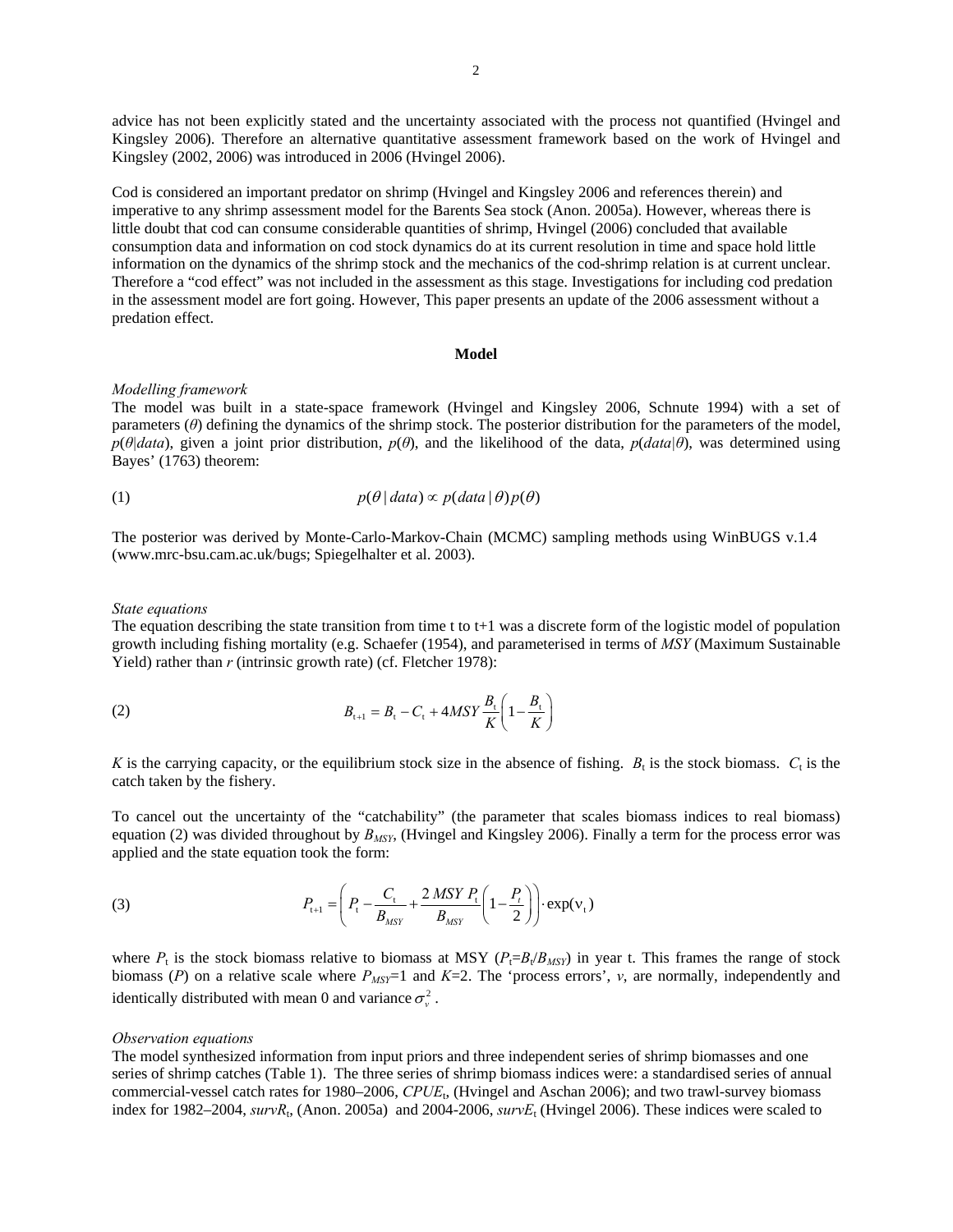true biomass by catchability parameters,  $q_c$ ,  $q_R$  and  $q_E$ . Lognormal observation errors,  $\omega$ ,  $\kappa$  and  $\varepsilon$  were applied, giving:

(4) 
$$
CPUE_t = q_C B_{MSY} P_t \exp(\omega_t)
$$

$$
survR_t = q_R B_{MSY} P_t \exp(\kappa_t)
$$

$$
survE_t = q_E B_{MSY} P_t \exp(\varepsilon_t)
$$

The error terms,  $\omega$ ,  $\kappa$  and  $\varepsilon$  are normally, independently and identically distributed with mean 0 and variance  $\sigma_{\omega}^2$ ,  $\sigma_{\kappa}^2$  and  $\sigma_{\kappa}^2$ .

Total reported catch in ICES Div. I and II 1970-2006 was used as yield data (Table 1). The fishery being without major discarding problems or variable misreporting, reported catches were entered into the model as error-free.

#### *Priors*

The "initial" stock biomass in 1970,  $P<sub>l</sub>$ , is considered to have been high as the fishery at that time was confined to inshore areas only. This parameter was given a normal distribution with mean=1.5 and sigma=0.26, i.e. a wide distribution with a mean between *K* and  $B_{msy}$  (Table 2).

A prior for K was constructed based on an estimated posterior for this parameter from the West Greenland shrimp stock (Hvingel and Kingsley 2006). This had a median of 728 ktons and 95% of the distribution between 300 and 2500 ktons. The area of the Barents sea is ca. 3.4 times that of the West Greenland area and thus the Greenland estimate of *K* was multiplied by 3.4 to give the *K*-prior for the Barents Sea, i.e. approximated by a lognormal distribution with median of 2500 ktons and 95% confidence limits at 800 and 8000 ktons (Table 2).

The error terms (CV's) for the three input data series were given a gamma distribution with a 95% range of 10-30%, thought to be the typical range for such data.

Reference priors (low-information priors) were given to the other parameters of the model (Table 2) as I had little or no information on what their probability distributions might look like. When truncated distributions were used, upper and lower limits were chosen wide enough not to interfere with the posterior.

#### *Convergence diagnostics*

In order to check whether the sampler had converged to the target distribution a number of parallel chains with different starting points and random number seeds were analysed by the Brooks, Gelman and Rubin convergence diagnostic (Gelman and Rubin 1992; Brooks and Gelman 1998) A stationarity test (Heidelberger and Welch 1983) was applied to individual chains. If evidence of non-stationarity is found iterations were discarded from the beginning of the chain until the remaining chain passed the test. Raftery and Lewis's (1992) tests for convergence to the stationary distribution and estimation of the run-lengths needed to accurately estimate quantiles were used, and finally the Geweke convergence diagnostic was applied (Geweke 1992).

#### *Model check*

In order to check whether the model was a 'good' fit to the data, different goodness-of-fit statistics were computed. Firstly, we calculated the simple difference between each observed data point and its trial value in each MCMC sampling step. The summary statistics of the distributions of these residuals indicated by their central tendency whether the modelled values were biased with respect to the observations.

Secondly, the overall posterior distribution was investigated for potential effects of model deficiencies by comparing each data point with its posterior predictive distribution (Posterior Predictive Checks; Gelman et al. 1995, 1996). If the model fitted the observed data well, the observed data and the replicate data should look alike. The degree of similarity between the original and the replicate data points was summarised in a vector of *p*-values, calculated as the proportion of n simulations in which a sampling of the posterior distribution for an observed parameter exceeded its input value:

$$
p.value = \frac{1}{n} \sum_{j=1}^{N} I((data_j^{rep}, \theta_j) - (data^{obs}, \theta_j)) ,
$$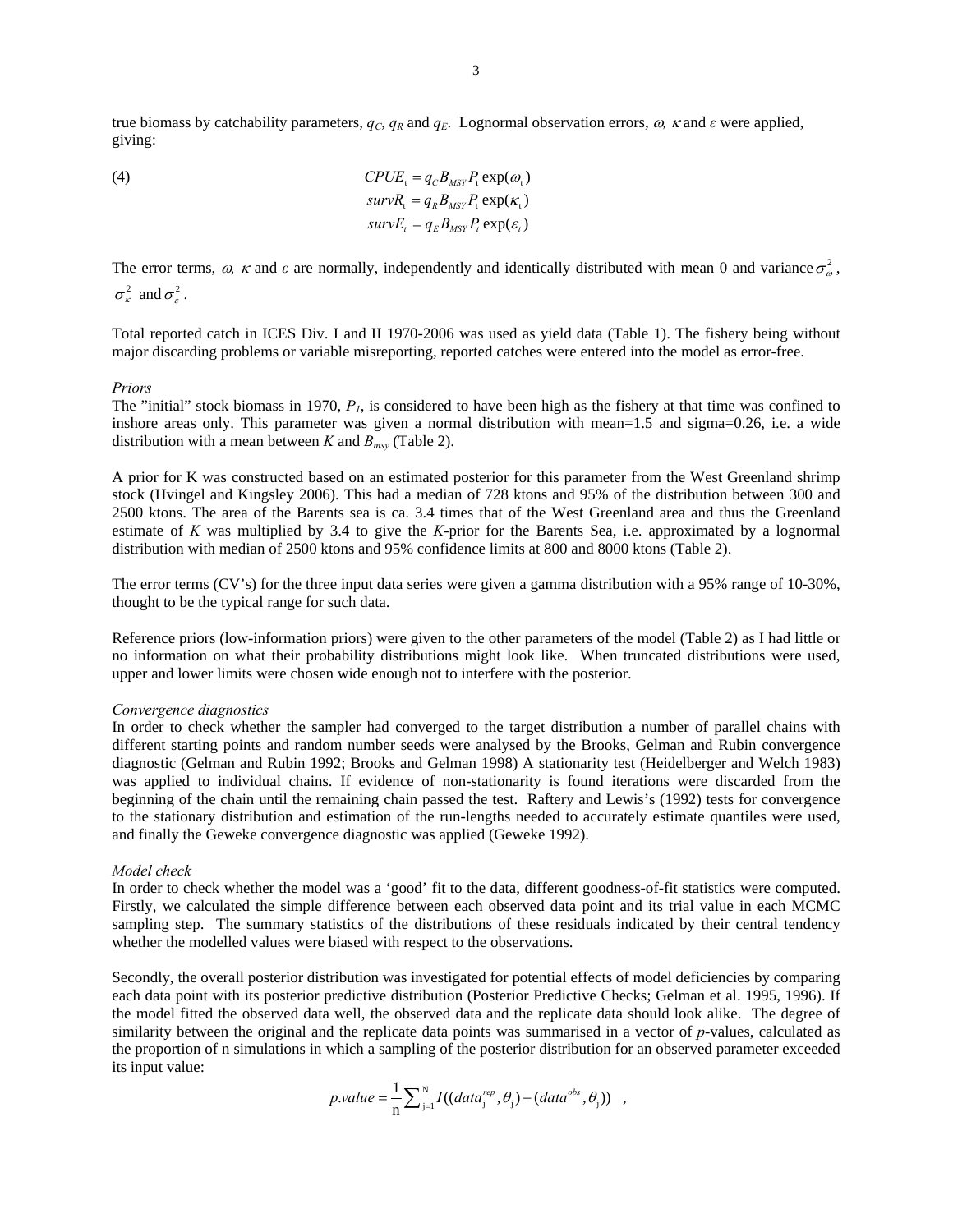where  $I(x)$  is 1 if *x* is true, 0 if *x* is false. Values close to 0 or 1 in the vector *p*-value would indicate that the observed data point was an unlikely drawing from its posterior distribution.

Thirdly, the 'Conditional Predictive Ordinate' (Gelfand and Dey, 1994) was calculated as a harmonic mean of the likelihood:  $\Gamma$ 

$$
CPO_{i} = \left[\frac{1}{n}\sum_{j=1}^{N} \frac{1}{p(data_{i} | \theta_{j})}\right]^{-1}
$$

where n is the number of MCMC samples. This statistic indicated by small values if the relevant data points were a poor fit to the model.

#### *Derived parameters and risk calculations*

The mortality caused by fishery,  $F$ , is scaled to  $F_{MSY}$  (fishing mortality that yields MSY) for the same reasons as relative biomass was used instead of absolute. The equations added for generating posterior distributions of the *F* ratio were:

$$
F \text{ratio}_{t} = \frac{F_{t}}{F_{MSY}} = \frac{-\ln\left(\frac{B_{t} - C_{t}}{B_{t}}\right)}{\frac{MSY}{B_{MSY}}}
$$

The risk of a parameter transgressing a reference point is the relative frequency of the MCMC sampled values that are smaller (or larger –depending on type) than the reference points.

#### *Changes as compared to the 2006-run*

Minor corrections of the input catch series. The input 'ecosystem survey' series has grown by another year – biomass estimated were done as before. The 'shrimp survey' series is unchanged. The standardised catch rate series include an additional year of data and the GLM was re-run giving small relative changes to the pre-2006 values, an minor update of the 2006 value and a 2007 estimate. Everything else remained unchanged as compared to last year's run.

### **Results, model performance**

Some of the parameters showed high linear correlations (Table 3). These correlations meant that a large number of iterations were needed to secure a complete representation of the posterior distributions. The sampler was therefore set to do 5 million iterations. Only each 500<sup>th</sup> value of the sampled chains for the model parameters was stored and used for further analyses in order to remove within chain autocorrelation (Fig. 1). After 50 stored iterations the sampler had converged to the target distribution (Fig. 2) leaving 9950 samples for each parameter for the final analysis.

The model was able to produce a reasonable simulation of the observed data (Fig. 3). The probabilities of getting more extreme observations than the realised ones given in the data series on stock size were – except for one point – in the range of 0.13 to 0.92 i.e. the observations did not lie in the extreme tails of their posterior distributions (Table 4). However, the 2004-value for survey 1 – suggested also by a low CPO and large residual (Table 4) to be a relatively poor fit to the model – was interpreted as being to pessimistic. The CPUE series was generally better estimated than the survey series. Otherwise no major problems in capturing the variability of the data were detected.

For the parameters K and  $P<sub>l</sub>$  the posterior distributions tended to approximate the input priors (Fig. 4). The prior for the "initial" shrimp stock biomass  $(P_1)$  was slightly informative giving credit to "virgin stock conditions" at the start of the series in 1970. Making this prior low-informative by giving  $P_1$  a uniform prior between 0 and 2 had little or no effects on the posterior of other parameters in the model – except for the first 9-10 years of P (relative biomass). After this period the series converge (Fig. 5).

The model was having problems estimating absolute stock size. Therefore, *K* also could not be well estimated from the data alone and its posterior will depend on the chosen prior. For the estimates of relative stock size relaxing the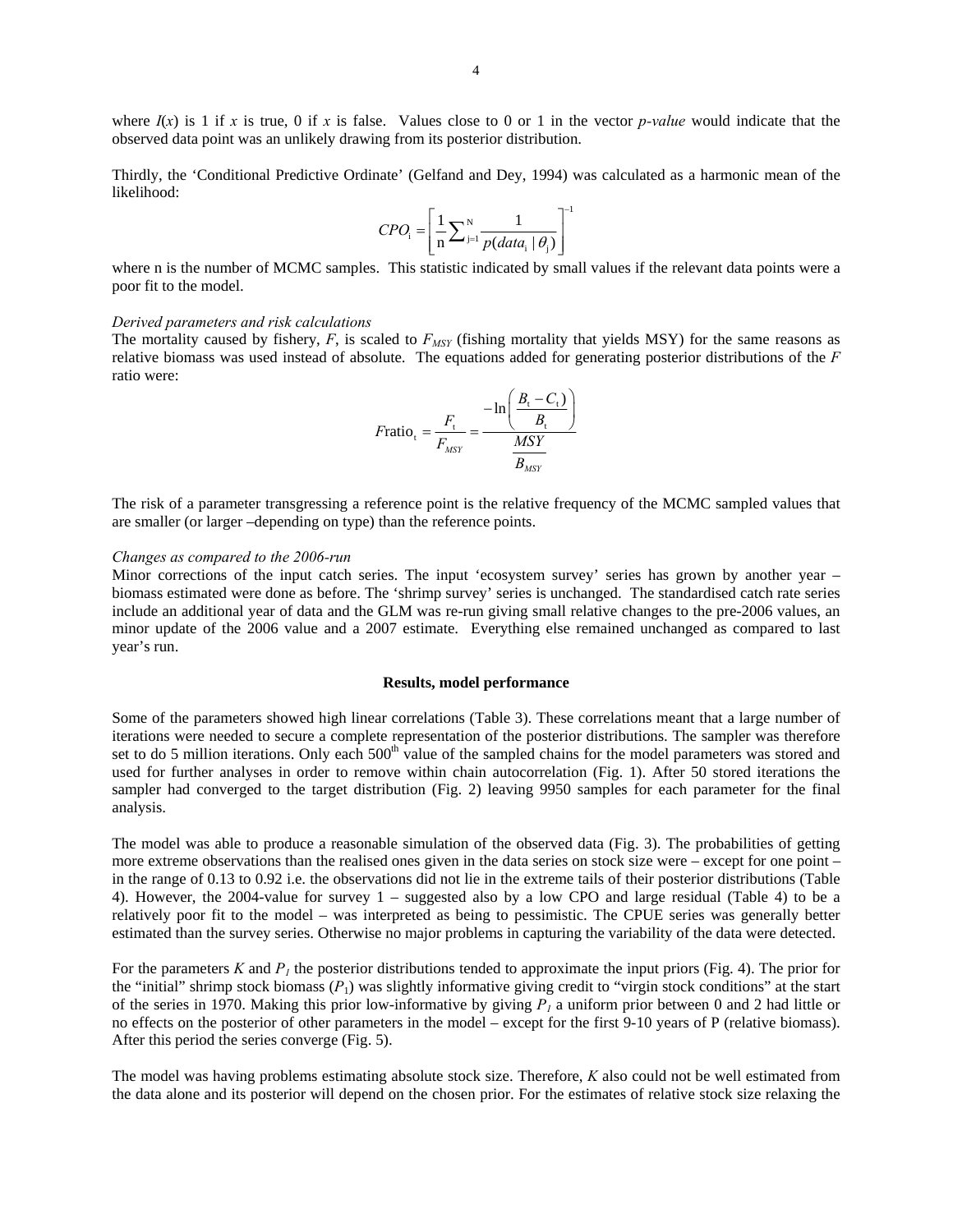*K*-prior did not have much effect (Fig. 5) except for a slight increase in uncertainty. However, the posterior for *MSY* is sensitive as *K* is correlated with *MSY*: in particular the right-hand side of the posterior distribution is widened while the left-hand side seem pretty well determined by the data.

The retrospective pattern of relative biomass series estimated by consecutively leaving out from 0 to 10 years of data did not reveal any problems with sensitivity of the model to particular years (Fig. 6).

The survey catchabilities,  $q_R$  and  $q_E$ , indicated that the new "Ecosystem survey" has a 50% lower catchability than the old "Shrimp survey" (Table 5). The estimated CVs of the two surveys series had a median at about 17% and for the CPUE series at 13%. The process error,  $\sigma_p$ , had a median of 20%.

#### **Assessment results**

Since 1970s, the estimated median biomass-ratio has been above its MSY-level (Fig. 7) and the probability that it had been below the optimum level was small for most years, i.e. it seemed likely that the stock had been at or above its MSY level since the start of the fishery.

A steep decline in stock biomass was noted in the mid 1980s following some years with high catches (Table 1) and the median estimate of biomass-ratio went below the optimum (Fig. 8). Since the late 1990s the stock has varied with an overall increasing trend and reached a level in 2007 estimated to be close to K. The estimated risk of stock biomass being below *BMSY* in 2007 was 3%.

The median fishing mortality ratio (*F-ratio*) has been well below 1 throughout the series (Fig. 7). In 2007 there is a low 2% risk of the *F-ratio* being above 1.

The posterior for *MSY* was positively skewed with a mode at 95 ktons (Fig. 4) and upper and lower quartiles at 100 ktons and 309 ktons (Table 5). As mentioned above the right tail of the MSY-posterior showed some sensitivity to changes in the prior for *K*. However, no matter which prior used the model estimated a probability of at least 95% that *MSY* is higher than the recent TACs of 40-50 ktons/yr.

Given the high probabilities of the stock being considerably above  $B_{MSY}$ , risk of stock biomass falling below this optimum level within a one-year perspective is low. Risk associated with six optional catch levels for 2008 are as follows:

| Catch option (ktons)            | 30       | 40  | 50                                                                                                            | 60 | 70           | 90    |
|---------------------------------|----------|-----|---------------------------------------------------------------------------------------------------------------|----|--------------|-------|
| Risk of falling below $B_{lim}$ | ${<}1\%$ |     | $\langle 1\% \rangle$ $\langle 1\% \rangle$ $\langle 1\% \rangle$ $\langle 1\% \rangle$ $\langle 1\% \rangle$ |    |              |       |
| Risk of falling below $B_{MSY}$ | 4 %      |     | $4\%$ $4\%$ $4\%$ $4\%$                                                                                       |    |              | $5\%$ |
| Risk of exceeding $F_{MSY}$     | 2%       | 3 % | 4 %                                                                                                           |    | 6 % 7 % 11 % |       |

The risk profile associated with ten-year projections of stock development assuming annual catch of 30-90ktons were investigated (Fig. 9). For all options the risk of the stock falling below *Bmsy* in the short to medium term (1-5 years) is low, (<11%) (Fig. 9). The stock has a less than 1% risk of being below *Blim* and none of these catch options are likely to increase that risk above 5% over a 10 year period (Fig. 9).

Catch options of up to 50 ktons have a low risk of exceeding *Flim* and is likely to maintain the stock at its current high level.

Taking 70 ktons/yr will increase risk of going below *Bmsy* by about 5% during the ten years of projection. However, they will still be lower than 10% during the next 5 years. The risk of that catches of this magnitude will not be sustainable ( $p(F>F_{lim})$ ) see Fig. 9)) in the longer term doubles as compared to the 50 ktons-option but is still below or at 10% after five years .

If the catches are increased to 90 ktons/yr the stock are still not likely to go below its optimum in short term, but whether this catch level will be sustainable in the longer term is uncertain.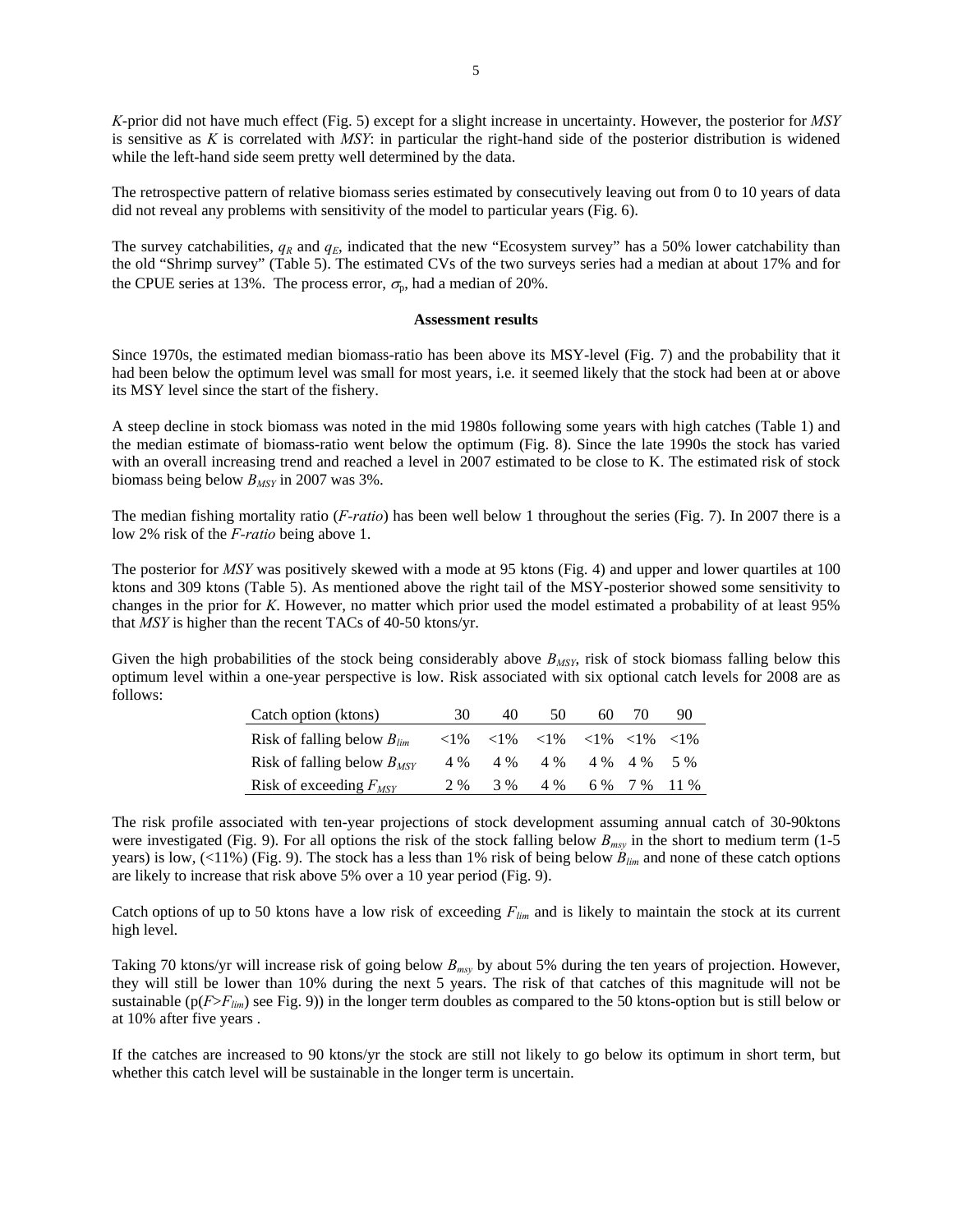Conclusions:

- High probability of being well above *Bmsy*
- Low risk of being below *Blim*
- Catch options of up to 50 ktons/yr have a low risk of exceeding  $F_{lim}$  and is likely to maintain the stock at its current high level
- However, the stock may likely sustain catches higher than that.
- Catch options of 50-90 ktons are not likely to drive the stock below optimum levels in the short term.

#### **Additional considerations**

## *Rebuilding potential*

At 30%Bmsy (Blim) production is reduced to 50% of its maximum The estimate of the *r* (intrinsic rate of increase) had 95% confidence intervals ranging from 0.05 to 0.33 (Fig. 10 *left*). Thus without fishery it would take 3-10 years to rebuild the stock from Blim to Bmsy (Fig. 10 *right*).

# *Predation*

Both stock development and the rate at which changes might take place can be affected by changes in predation—in particular by cod, which has been estimated to consume on average 5 times the catches. If predation on shrimp were to increase rapidly outside the range previously experienced by the shrimp stock within the modelled period (1970– 2007), the shrimp stock might decrease in size more than the model results have indicated as likely. However, as the total predation depends on the abundance both of cod and also of other prey species the likelihood of such large reductions is at present hard to quantify.

# *Potential bias in the input std. CPUE series*

Investigative model runs replacing the original long 1970-2007 CPUE series based on vessel grouped by engine size with an alternative 2000-2007 series based on individual vessel fishing power were done. The results showed little change in estimates of stock production potential (MSY) i.e. the median values were the same but the uncertainty of the estimate increased by 20%. Some changes in the series of estimated median stock biomass were noted (Fig. 11). Using the alternative short series provided larger estimates for the 'peaks in early 1980s, early and late 1990s, but it was less optimistic regarding the development in the most recent years. However, the conclusions about stock status and exploitation i.e. that the stock is well above Bmsy and fishing mortality well below Fmsy still stands. Further, as similar estimates of production potential was obtained from the different runs the perceived future effects of different catch options also remained largely unchanged.

# *Oceanography*

Changes in temperature, salinity, and large-scale water movements have been observed in the North Atlantic over the past few years. The trend in the last decade (1995-2005) has been of warming and increasing salinity in the upper ocean. In the Barents Sea, the period 2001-2005 is the warmest five-year period observed since 1900. 2006 was even warmer than the previous five years. In 2007 the temperatures are still high, but lower than in 2006 especially in the western Barents Sea. Large areas had bottom temperatures of 1-1.5°C above average, and some smaller areas even around 2°C above average.

Volume transport of warm Atlantic water into the Barents Sea increases primary production, which in turn might improve conditions for shrimp growth. On the other hand increased primary production could also lead to increase in the abundance of important shrimp predators, e.g. Atlantic cod.

# **References**

Anon., 2005a. Report of the Pandalus assessment working group. *ICES CM 2006/ACFM:10. ref G*. 72 pp.

- Anon. 2005b. ICES Report of the ICES Advisory Commit tee on Fishery Management , Advisory Commit tee on the Marine Environment and Advisory Commit tee on Ecosystems, 2005. *ICES advice. Vol 3*, p. 104-108.
- Aschan M, Johannesen E., Bogstad B., Hvingel C. 2006. Why does not the shrimp stock in the Barents Sea respond to predation by cod? *NAFO SCR Doc. 06/71.*
- Bayes, T. 1763. An essay towards solving a problem in the doctrine of chances. Philosophical Transactions of the Royal Society, 330–418. Reprinted in Biometrika 1958, 45: 293–315.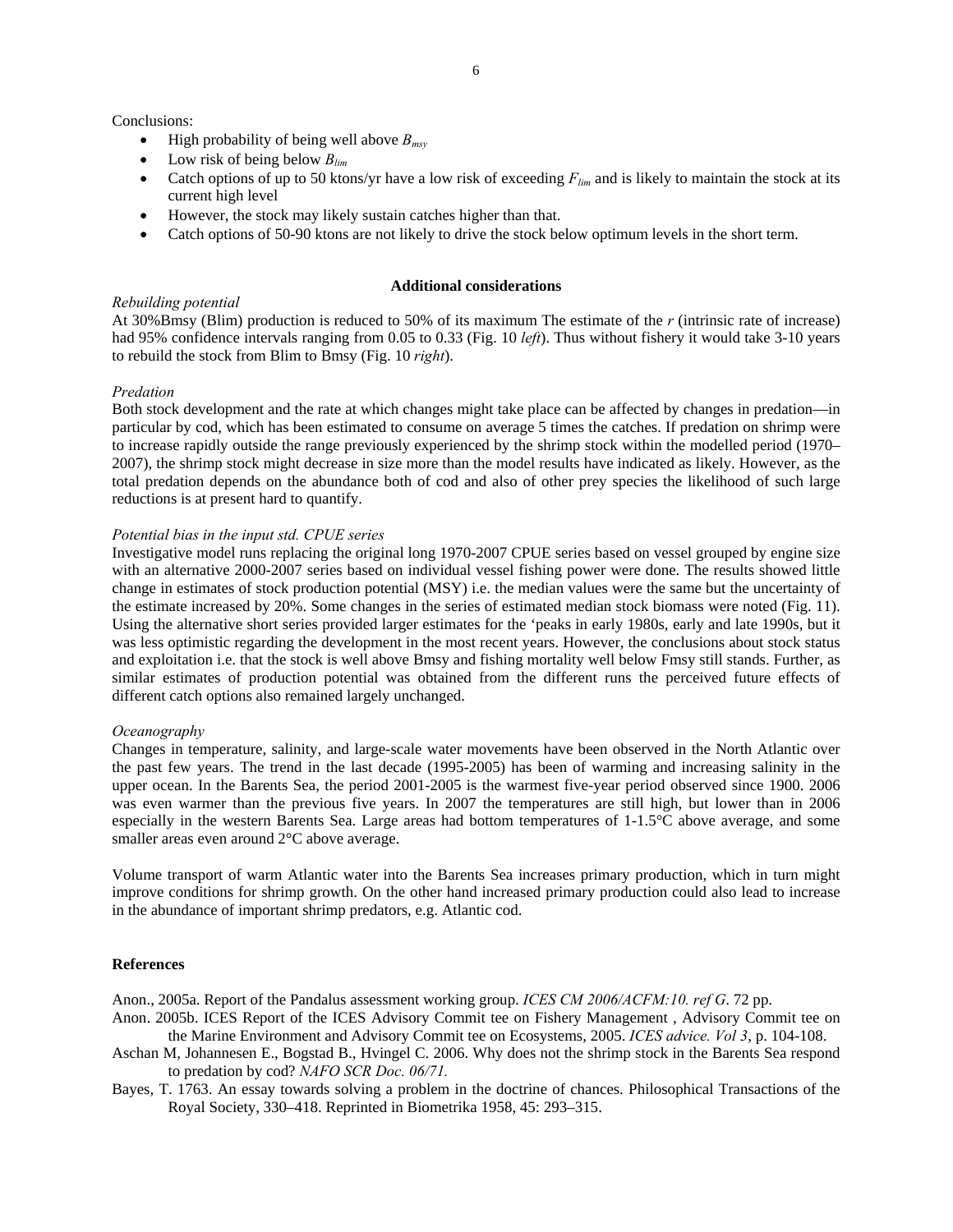- Brooks, S. and Gelman, A. 1998. General methods for monitoring convergence of iterative simulations. Journal of Computational and Graphical Statistics 7, 4: 434–455.
- Fletcher, R.I. 1978. Time-dependent solutions and efficient parameters for stock-production models. Fisheries Bulletin, 76: 377–388.
- Gelman, A. and Rubin, D. B. 1992. Inference from iterative simulation using multiple sequences. Statistical Science, 7: 457–511.
- Gelfand, A.E. and Dey, D.K. 1994. Bayesian model choice: asymptotics and exact calculations. Journal of the Royal Statistical Society, B 56: 501–514.
- Gelman, A., Meng, X.L., and Stern, H.S. (1996) Posterior predictive assessment of model fitness via realized discrepancies, Statistica Sinica, 6: 733–807
- Gelman, A., Carlin, J.C., Stern, H. and Rubin D.B. 1995. Bayesian Data Analysis. Chapman and Hall, New York. 525 pp.
- Gelman, A., Meng, X.L. and Stern H.S. 1996. Posterior predictive assessment of model fitness via realized discrepancies. Statistica Sinica, 6: 733-807.Gilks W.R., Richardson, S and Spiegelhalter, D.J. (Editors). 1996. Markov chain Monte Carlo in Practice. Chapman and Hall, London, UK. 512 pp.
- Geweke, J. 1992. Evaluating the accuracy of sampling-based approaches to calculating posterior moments. In Bayesian Statistics 4 (ed JM Bernado, JO Berger, AP Dawid and AFM Smith). Clarendon Press, Oxford, UK: 169-194
- Heidelberger, P. and Welch, P. 1983. Simulation run length control in the presence of an initial transient. Operations Research, 31: 1109–1144.
- Hvingel 2006. Research survey information regarding northern shrimp (*Pandalus borealis*) in the Barents Sea. *NAFO SCR Doc. 06/63.*
- Hvingel and Aschan 2006. The fishery for northern shrimp (*Pandalus borealis*) in the Barents Sea. *NAFO SCR Doc. 06/65.*
- Hvingel, C. and M.C.S. Kingsley, 2002. A framework for the development of management advice on a shrimp stock using a Bayesian approach. *NAFO SCR Doc. 02/158 Serial No. N4787*
- Hvingel, C. and M.C.S. Kingsley (2006). A framework to model shrimp (Pandalus borealis) stock dynamics and quantify risk associated with alternative management options, using Bayesian methods. *ICES J. Mar. Sci. 63:68–82.*
- ICES. 2006. ICES Report on Ocean Climate 2005. ICES Cooperative Research Report No. 280. 53 pp.
- Martinez, I., Aschan, M., Skjerdal, T., and Aljanabi, S. M. 2006. The genetic structure of *Pandalus borealis* in the Northeast Atlantic determined by RAPD analysis. *ICES J. Mar. Sci. 63: 840–850*.
- Raftery, A.L. and Lewis, S. 1992. How many iterations in the Gibbs sampler? *In* Bayesian Statistics 4. *Edited by* J.M. Bernardo, J.O. Berger, A.P. Dawid, and A.F.M. Smith. Oxford University Press, Oxford pp. 763–774.
- Schaefer, M.B. 1954. Some aspects of the dynamics of populations important to the management of the commercial marine fisheries. Bulletin of the Inter-American Tropical Tuna Commission, 1: 27–56.
- Schnute, J. 1994. A general framework for developing sequential fisheries models. Canadian Journal of Fisheries and Aquatic Sciences, 51: 1676–1688.
- Spiegelhalter, D.J., Thomas, A., Best, N., Lunn, D. 2004. WinBUGS User Manual version 1.4 January 2003 MRC Biostatistics Unit, Inst. of Public Health, Cambridge, England.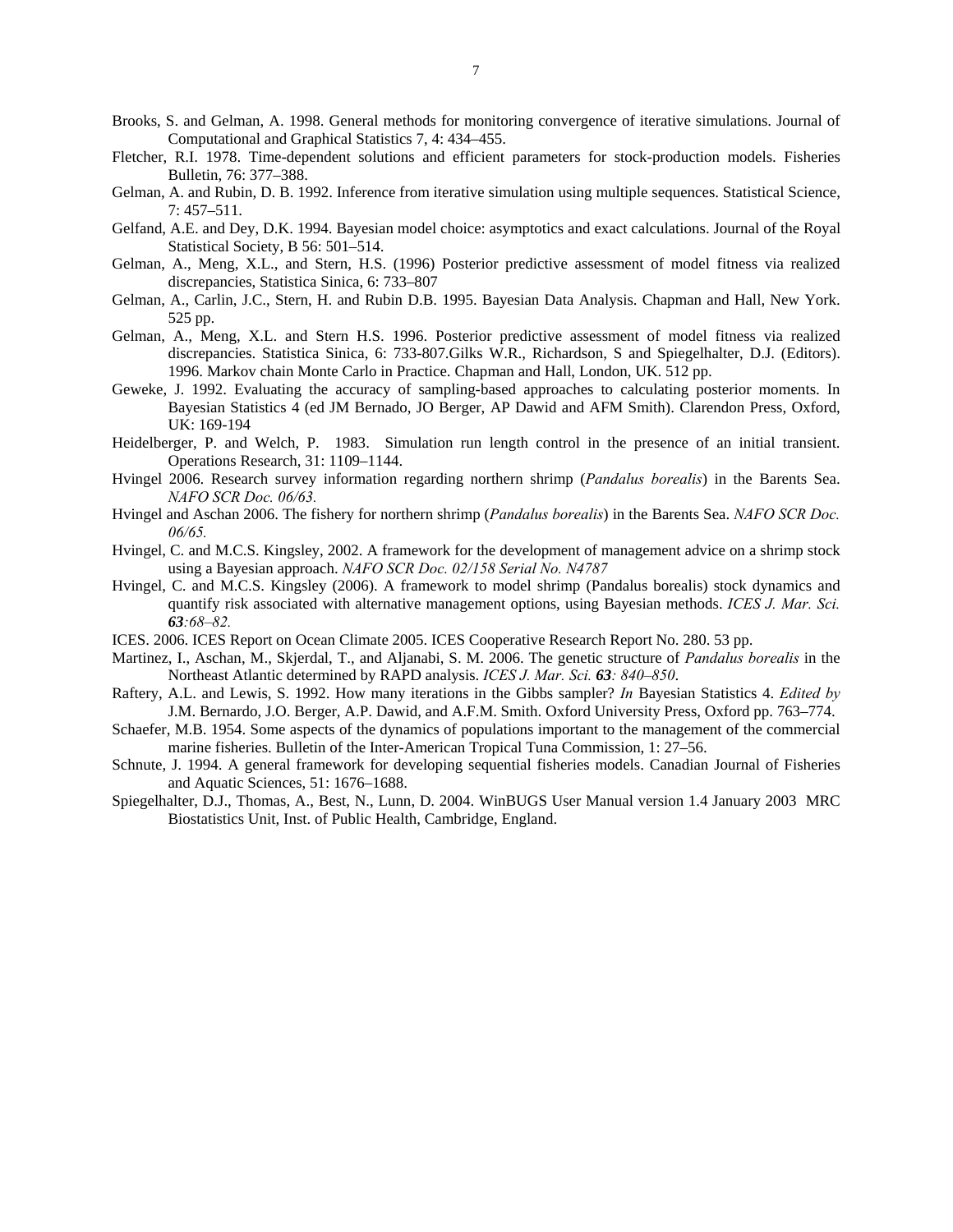|      | Catch   | <b>CPUE</b> | Survey 1 | Survey 2 |
|------|---------|-------------|----------|----------|
| Year | (ktons) | (index)     | (ktons)  | (ktons)  |
| 1970 | 5.5     |             |          |          |
| 1971 | 5.1     |             |          |          |
| 1972 | 6.8     |             |          |          |
| 1973 | 6.9     |             |          |          |
| 1974 | 9.0     |             |          |          |
| 1975 | 8.2     |             |          |          |
| 1976 | 10.3    |             |          |          |
| 1977 | 24.4    |             |          |          |
| 1978 | 36.3    |             |          |          |
| 1979 | 36.7    |             |          |          |
| 1980 | 46.3    | 1.000       |          |          |
| 1981 | 44.6    | 1.161       |          |          |
| 1982 | 62.8    | 1.102       | 327      |          |
| 1983 | 104.8   | 1.257       | 429      |          |
| 1984 | 128.1   | 1.312       | 471      |          |
| 1985 | 124.5   | 1.043       | 246      |          |
| 1986 | 65.3    | 0.629       | 166      |          |
| 1987 | 43.4    | 0.476       | 146      |          |
| 1988 | 48.7    | 0.522       | 181      |          |
| 1989 | 62.7    | 0.681       | 216      |          |
| 1990 | 81.2    | 0.682       | 262      |          |
| 1991 | 74.9    | 0.719       | 321      |          |
| 1992 | 68.6    | 0.828       | 239      |          |
| 1993 | 56.3    | 0.884       | 233      |          |
| 1994 | 28.3    | 0.699       | 161      |          |
| 1995 | 25.2    | 0.615       | 193      |          |
| 1996 | 34.5    | 0.791       | 276      |          |
| 1997 | 35.7    | 0.775       | 300      |          |
| 1998 | 55.8    | 0.934       | 341      |          |
| 1999 | 75.7    | 0.953       | 316      |          |
| 2000 | 83.2    | 0.856       | 247      |          |
| 2001 | 57.5    | 0.859       | 184      |          |
| 2002 | 61.5    | 0.847       | 196      |          |
| 2003 | 39.2    | 0.841       | 212      |          |
| 2004 | 40.7    | 0.752       | 151      | 129      |
| 2005 | 40.7    | 1.096       |          | 145      |
| 2006 | 29.7    | 1.254       |          | 188      |
| 2007 | 28.0    | 1.033       |          | 159      |

**Table 1.** Model input data series: Catch by the fishery; three indices of shrimp stock biomass – a standardized catch rate index based on fishery data (CPUE), a research survey index (the "shrimp survey") discontinued in 2004 and the current "Ecosystem survey" started in 2004.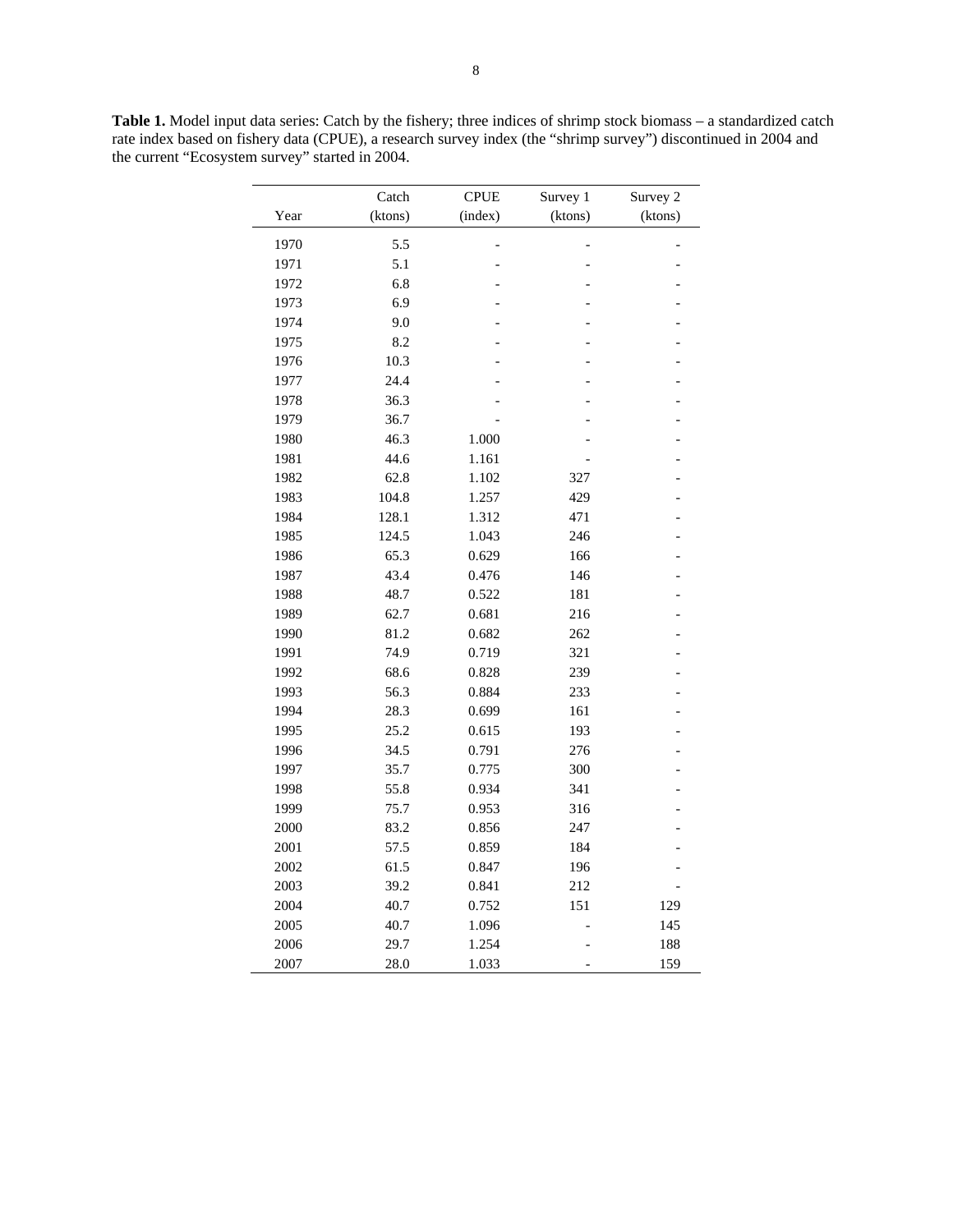| Parameter                 |                | Prior       |                             |  |
|---------------------------|----------------|-------------|-----------------------------|--|
| Name                      | Symbol         | Type        | <b>Distribution</b>         |  |
| Maximal Suatainable Yield | MSY            | reference   | $\sim$ dunif $(1,1000)$     |  |
| Carrying capacity         | Κ              | informative | $\sim$ dlnorm $(7.82,3)$    |  |
| Catchability survey 1     | $q_R$          | reference   | $ln(q_R)$ ~dunif(-10,1)     |  |
| Catchability survey 2     | $q_F$          | reference   | $ln(q_F)$ ~dunif(-10,1)     |  |
| Catchability CPUE         | $q_c$          | reference   | $ln(q_c)$ ~dunif(-10,1)     |  |
| Initial biomass ratio     | $P_{1}$        | informative | $\sim$ dnorm $(1.5, 15)$    |  |
| Precision survey 1        | $1/\sigma_R^2$ | reference   | $\sim$ dgamma $(4, 0.1125)$ |  |
| Precision survey 2        | $1/\sigma_F^2$ | reference   | $\sim$ dgamma $(4, 0.1125)$ |  |
| <b>Precision CPUE</b>     | $1/\sigma_c^2$ | reference   | $\neg$ dgamma $(4, 0.1125)$ |  |
| Precision model           | $1/\sigma_P^2$ | reference   | $\neg$ dgamma $(0.1, 0.1)$  |  |

Table 2. Priors used in the model. ~ means "distributed as..", dunif = uniform-, dlnorm = lognormal-, dnorm= normal- and dgamma = gammadistributed. Symbols as in text.

**Table 3.** Correlations among selected model parameters (for explanation of symbols, see text).

|            | <b>MSY</b> | Κ       | $q_R$   | $q_F$   | qс      | $P_{1}$ | $\sigma_R$   | $\sigma_F$ | $\sigma_c$ | $\sigma_P$ |
|------------|------------|---------|---------|---------|---------|---------|--------------|------------|------------|------------|
| К          | 0.62       | 1       | $-0.64$ | $-0.64$ | $-0.64$ | $-0.01$ | 0.01         | 0.01       | $-0.01$    | 0.09       |
| $q_R$      | $-0.51$    | $-0.64$ | 1       | 0.98    | 1.00    | $-0.02$ | $-0.01$      | $-0.01$    | 0.01       | $-0.10$    |
| $q_E$      | -0.51      | $-0.64$ | 0.98    | 1       | 0.99    | $-0.02$ | $-0.03$      | $-0.01$    | 0.03       | $-0.09$    |
| $q_c$      | $-0.51$    | $-0.64$ | 1.00    | 0.99    | 1       | $-0.02$ | $-0.02$      | $-0.01$    | 0.01       | $-0.10$    |
| $P_{1}$    | $-0.01$    | $-0.01$ | $-0.02$ | $-0.02$ | $-0.02$ | 1       | 0.00         | 0.00       | $-0.01$    | $-0.01$    |
| $\sigma_R$ | $-0.01$    | 0.01    | $-0.01$ | $-0.03$ | $-0.02$ | 0.00    | $\mathbf{1}$ | $-0.04$    | $-0.18$    | $-0.11$    |
| $\sigma_F$ | 0.00       | 0.01    | $-0.01$ | $-0.01$ | $-0.01$ | 0.00    | $-0.04$      | 1          | 0.02       | 0.07       |
| $\sigma_c$ | 0.04       | $-0.01$ | 0.01    | 0.03    | 0.01    | $-0.01$ | $-0.18$      | 0.02       | 1          | 0.09       |
| $\sigma_P$ | 0.12       | 0.09    | $-0.10$ | $-0.09$ | $-0.10$ | $-0.01$ | $-0.11$      | 0.07       | 0.09       | 1          |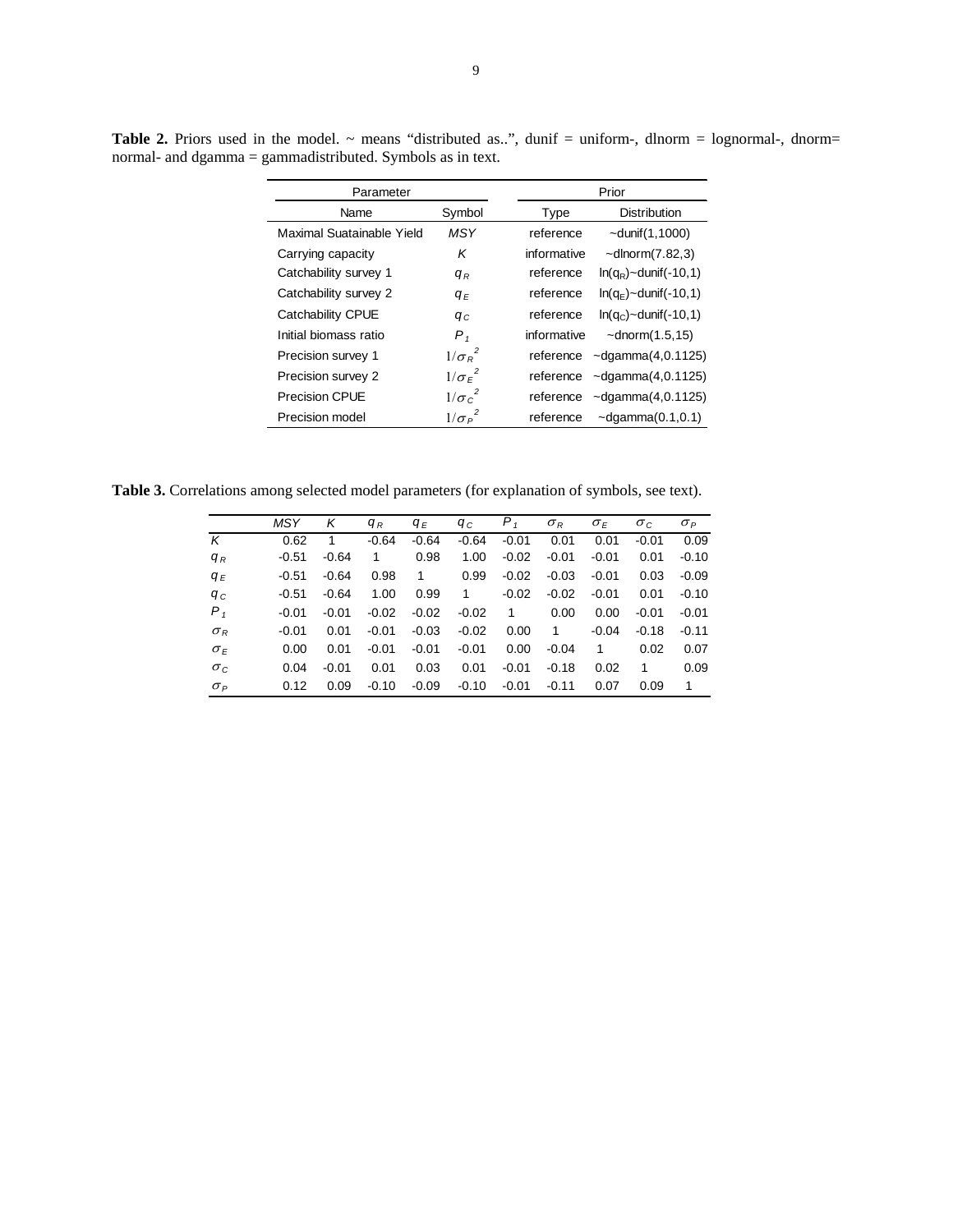|      |              | <b>CPUE</b> |            | Survey 1     |                          |                | Survey 2     |         |                |  |
|------|--------------|-------------|------------|--------------|--------------------------|----------------|--------------|---------|----------------|--|
| Year | $resid.$ (%) | p.extr.     | <b>CPO</b> | $resid.$ (%) | p.extr.                  | <b>CPO</b>     | $resid.$ (%) | p.extr. | <b>CPO</b>     |  |
| 1980 | 3.15         | 0.44        | 2.00       |              |                          | $\blacksquare$ |              |         |                |  |
| 1981 | $-2.82$      | 0.58        | 1.77       |              |                          |                |              |         |                |  |
| 1982 | 2.50         | 0.46        | 2.53       | 2.27         | 0.45                     | 0.56           |              |         |                |  |
| 1983 | 2.17         | 0.45        | 2.17       | $-11.39$     | 0.73                     | 0.32           |              |         |                |  |
| 1984 | $-0.34$      | 0.52        | 2.05       | $-17.82$     | 0.84                     | 0.20           |              |         |                |  |
| 1985 | $-9.37$      | 0.75        | 1.49       | 13.77        | 0.27                     | 0.55           |              |         |                |  |
| 1986 | 0.60         | 0.49        | 4.54       | 12.78        | 0.29                     | 0.85           |              |         | $\overline{a}$ |  |
| 1987 | 9.24         | 0.30        | 3.77       | 5.43         | 0.41                     | 1.21           |              |         |                |  |
| 1988 | 9.20         | 0.30        | 3.75       | $-6.74$      | 0.65                     | 0.91           |              |         |                |  |
| 1989 | 0.99         | 0.49        | 4.22       | $-5.74$      | 0.62                     | 0.79           |              |         |                |  |
| 1990 | 10.28        | 0.28        | 2.46       | $-15.07$     | 0.79                     | 0.41           |              |         |                |  |
| 1991 | 13.55        | 0.23        | 1.45       | $-24.74$     | 0.92                     | 0.17           |              |         |                |  |
| 1992 | $-0.78$      | 0.53        | 3.49       | 1.71         | 0.47                     | 0.78           |              |         |                |  |
| 1993 | $-7.59$      | 0.71        | 2.14       | 3.80         | 0.43                     | 0.77           |              |         |                |  |
| 1994 | $-3.82$      | 0.60        | 3.53       | 23.65        | 0.16                     | 0.50           |              |         |                |  |
| 1995 | 8.20         | 0.31        | 3.30       | 2.19         | 0.46                     | 0.96           |              |         |                |  |
| 1996 | 3.36         | 0.43        | 3.33       | $-12.29$     | 0.75                     | 0.47           |              |         |                |  |
| 1997 | 11.71        | 0.26        | 2.00       | $-14.55$     | 0.78                     | 0.38           |              |         |                |  |
| 1998 | 5.12         | 0.39        | 2.67       | $-14.75$     | 0.79                     | 0.33           |              |         |                |  |
| 1999 | 2.13         | 0.46        | 2.95       | $-8.78$      | 0.67                     | 0.49           |              |         |                |  |
| 2000 | 0.49         | 0.49        | 3.26       | 3.16         | 0.45                     | 0.74           |              |         |                |  |
| 2001 | $-8.35$      | 0.71        | 2.09       | 26.79        | 0.13                     | 0.37           |              |         |                |  |
| 2002 | $-7.21$      | 0.70        | 2.32       | 18.79        | 0.20                     | 0.55           |              |         |                |  |
| 2003 | $-6.11$      | 0.66        | 2.65       | 10.40        | 0.32                     | 0.73           |              |         |                |  |
| 2004 | $-0.46$      | 0.52        | 3.70       | 46.97        | 0.03                     | 0.16           | $-9.11$      | 0.70    | 1.01           |  |
| 2005 | $-8.49$      | 0.72        | 1.45       |              |                          |                | 8.30         | 0.35    | 1.05           |  |
| 2006 | $-8.30$      | 0.71        | 1.15       |              |                          |                | $-0.52$      | 0.53    | 0.94           |  |
| 2007 | $-0.60$      | 0.52        | 2.40       |              | $\overline{\phantom{0}}$ | $\overline{a}$ | 4.80         | 0.42    | 1.04           |  |

**Table 4.** Model diagnostics: residuals (% of observed value), probability of getting a more extreme observation (p.extr.), conditional predictive ordinate (CPO).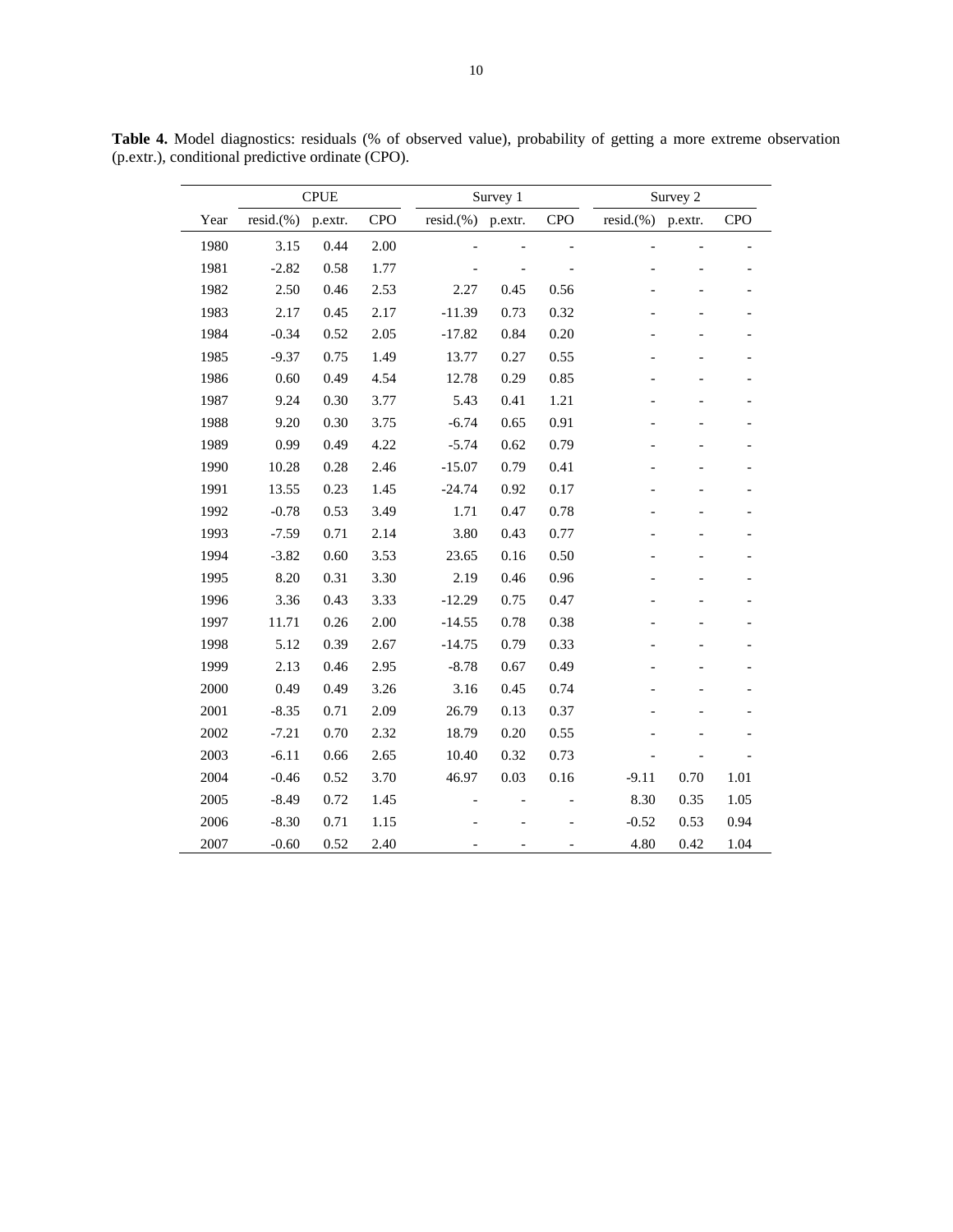|            | Mean     | sd       | 25%      | Median   | 75 %     |
|------------|----------|----------|----------|----------|----------|
| MSY        | 231      | 180      | 100      | 176      | 309      |
| Κ          | 3328     | 1949     | 1889     | 2893     | 4288     |
| r          | 0.29     | 0.16     | 0.17     | 0.28     | 0.39     |
| $q_R$      | 0.15     | 0.12     | 0.07     | 0.11     | 0.18     |
| $q_F$      | 0.08     | 0.06     | 0.04     | 0.06     | 0.10     |
| $q_c$      | 3.83E-04 | 3.06E-04 | 1.82F-04 | 2.88E-04 | 4.79E-04 |
| $P_{1}$    | 1.50     | 0.26     | 1.33     | 1.50     | 1.68     |
| $\sigma_R$ | 0.18     | 0.03     | 0.16     | 0.18     | 0.20     |
| $\sigma_F$ | 0.17     | 0.04     | 0.14     | 0.16     | 0.19     |
| $\sigma c$ | 0.13     | 0.02     | 0.11     | 0.13     | 0.14     |
| $\sigma_P$ | 0.20     | 0.03     | 0.18     | 0.20     | 0.22     |

**Table 5. S**ummary of parameter estimates: mean, standard deviation (s) and 25, 50, and 75 percentiles of the posterior distribution of selected parameters (symbols are as in the text).



**Fig. 1.** Autocorrelation function of values sampled for four selected variables out to lag 50. K is the carrying capacity, P[37] is the relative biomass in year 2006, MSY is maximum sustainable yield and precP is the process precision (1/ process error).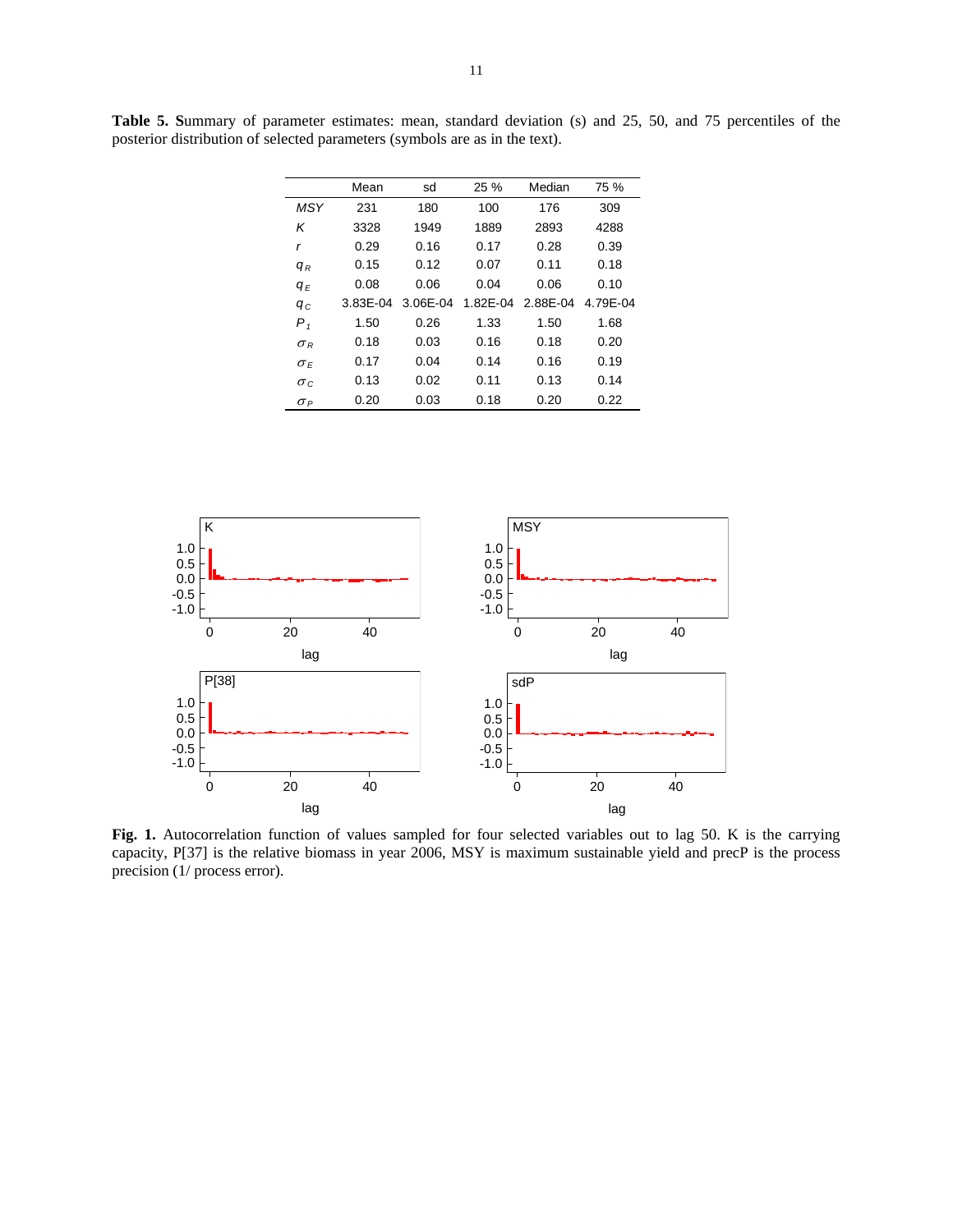

Fig. 2. Three traces (red, green, blue) with different initial values of dour selected variables. K is the carrying capacity, P[37] is the relative biomass in year 2006, MSY is maximum sustainable yield and precP is the process precision (1/ process error).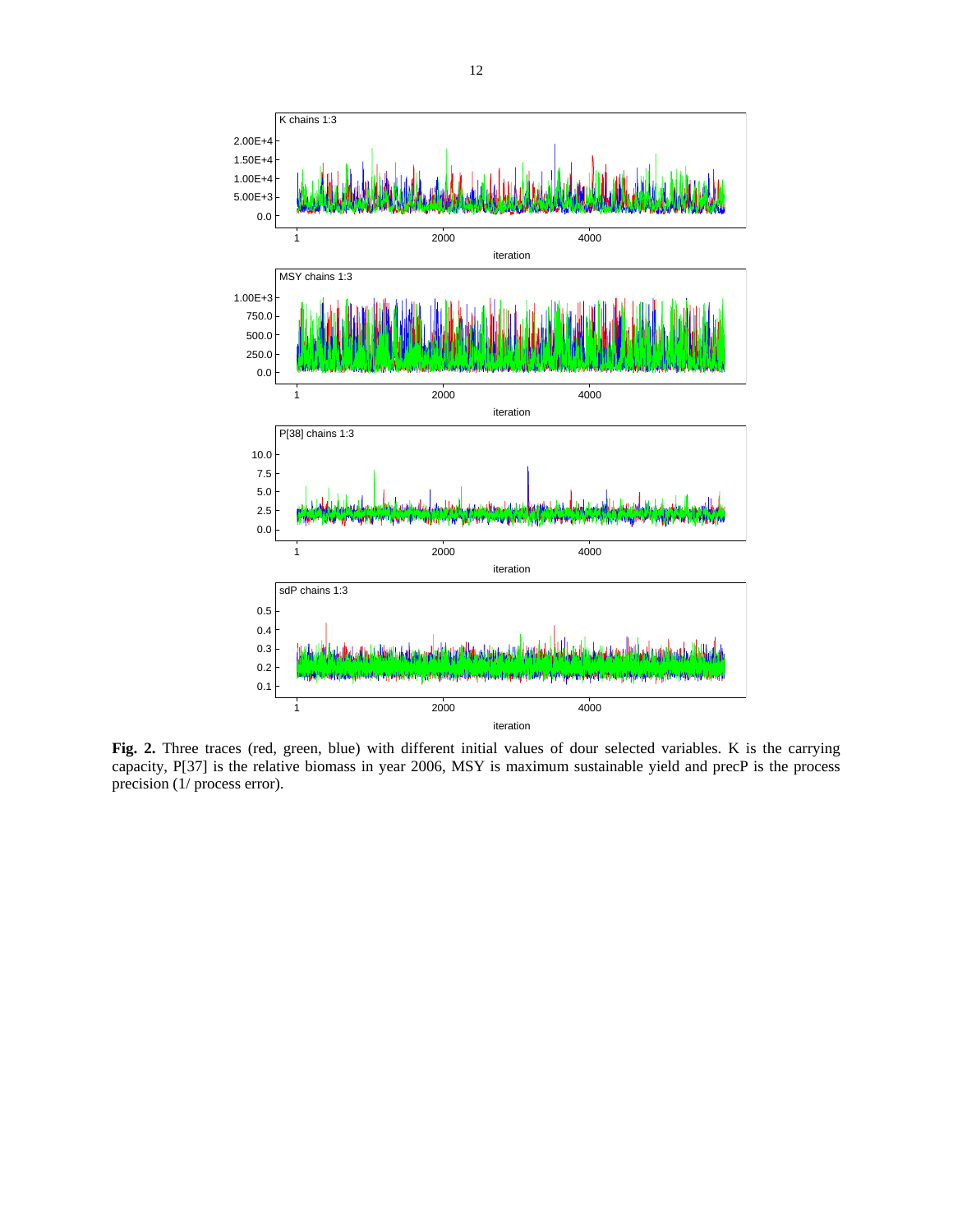

Fig. 3. Observed (solid line) and estimated (shaded) series of the biomass indices derived by standardising commercial vessel catch-per-unit-effort (CPUE), the 1982-2004 shrimp survey and the Ecosystem survey since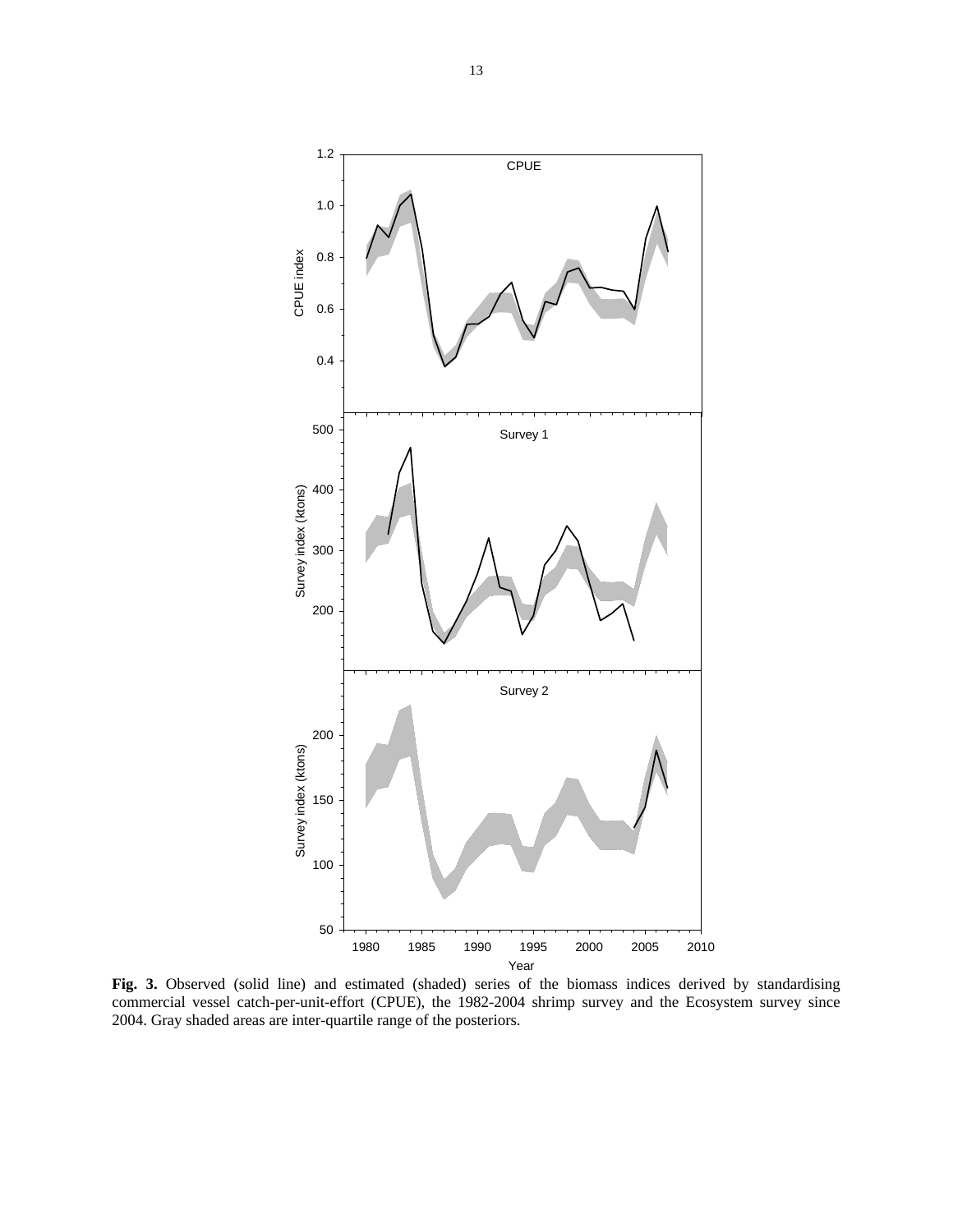

**Fig. 4.** Probability density distributions of model parameters: estimated: posterior (solid line) and prior (broken line)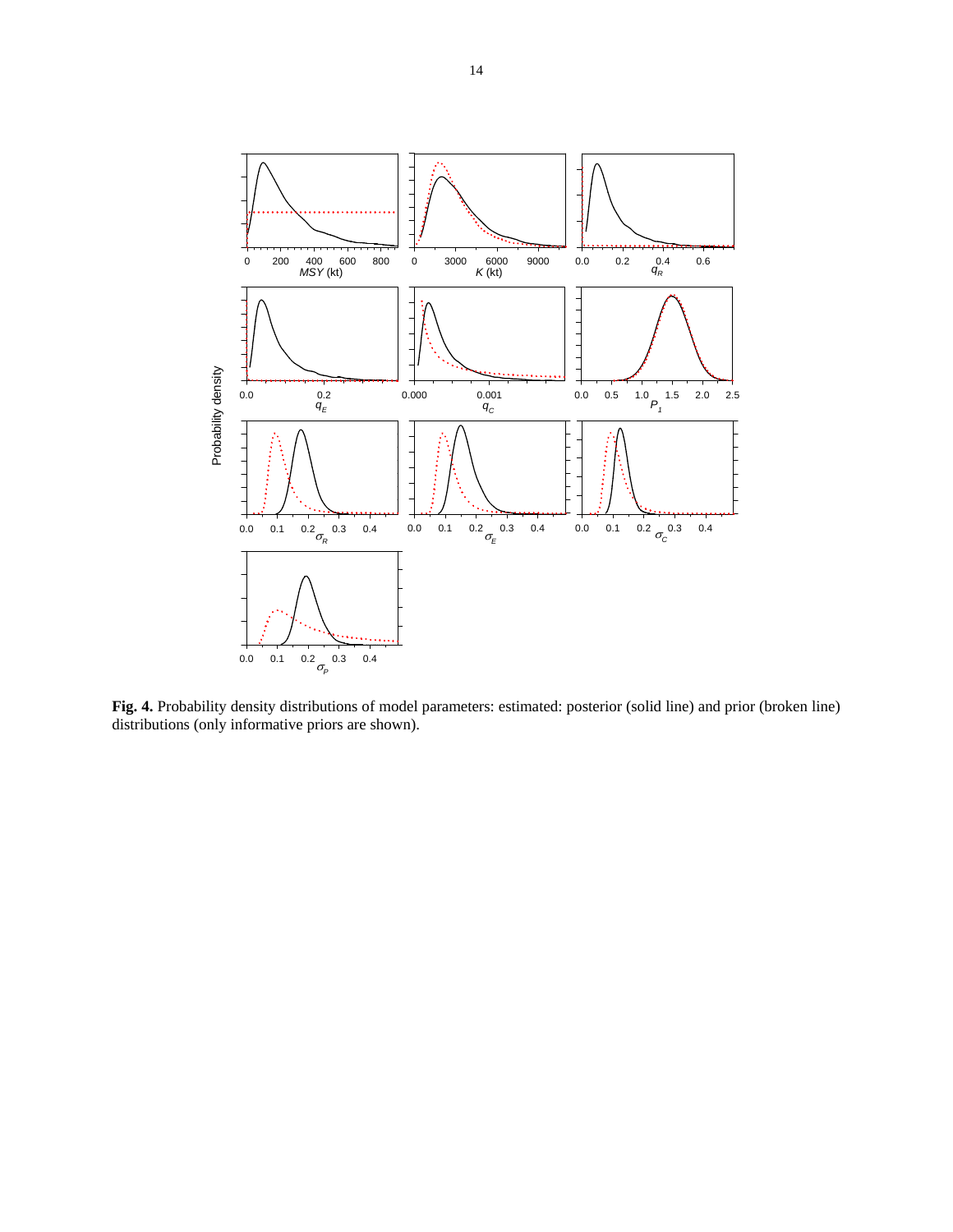

**Fig. 5**. Median relative biomass, *P*, 1970-2007. Open dotted series as estimated from the model used. Series with closed dots was given low informative priors: upper panel *P*<sub>1</sub>~dunif(0,2), lower panel K~dunif(1,10000).



**Fig. 6.** Retrospective plot of median relative biomass (*B*/*Bmsy*). Relative biomass series are estimated by consecutively leaving out from 0 to 10 years of data.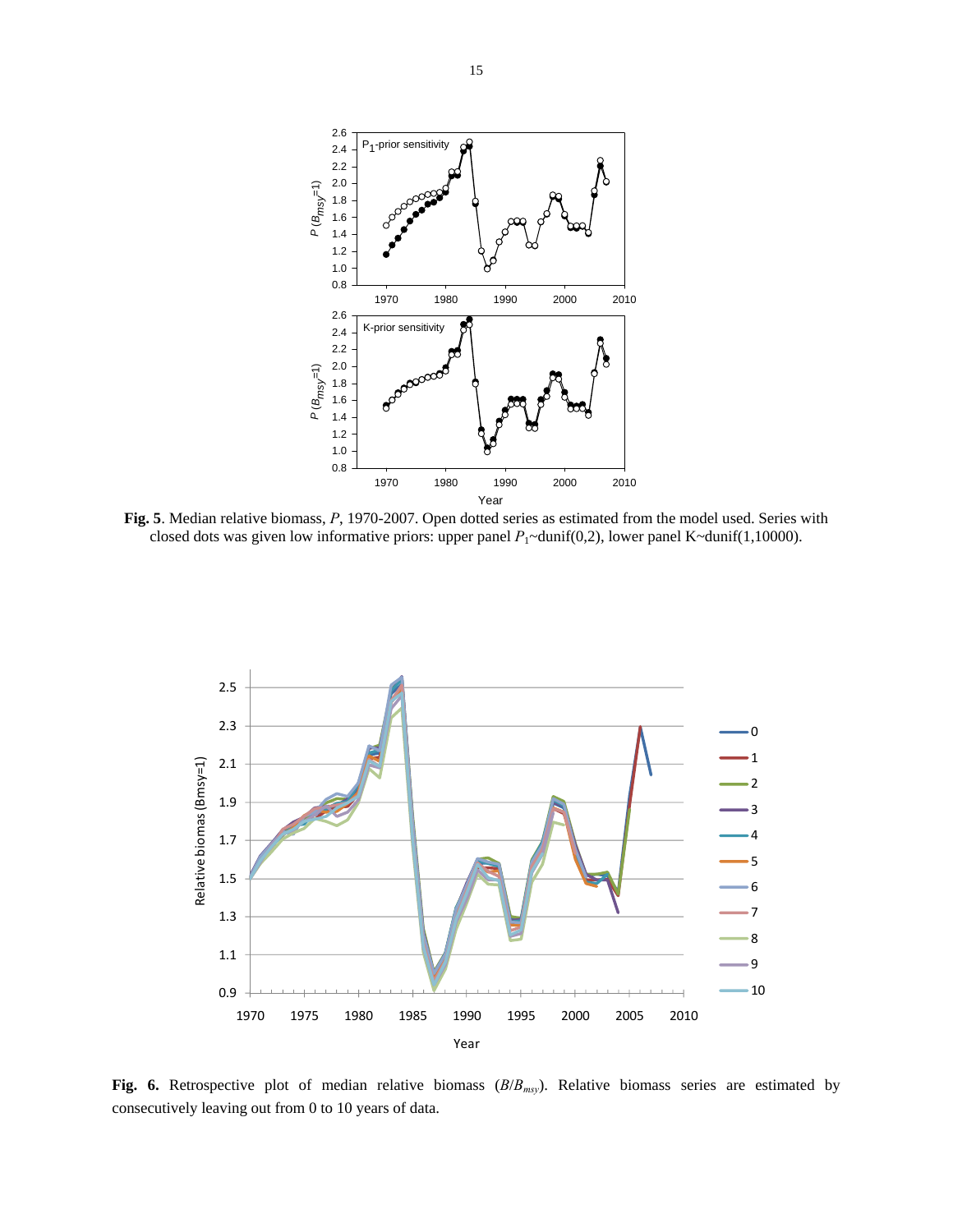

**Fig. 7.** Shrimp in the Barents Sea: Estimated relative biomass ( $P = B_t/B_{msy}$ ) and fishing mortality ( $F_t/F_{msy}$ ) 1970-2007. Boxes represent inter-quartile ranges and the solid black line at the (approximate) centre of each box is the median; the arms of each box extend to cover the central 95 per cent of the distribution.



**Fig. 8.** Shrimp in the Barents Sea: estimated annual median biomass-ratio (*B*/*BMSY*) and fishing mortality-ratio  $(F/F_{MSY})$  1970-2007. The reference points for stock biomas,  $B_{lim}$ , and fishing mortality,  $F_{lim}$ , are indicated by red lines. Error bars on the 2007 value are inter-quartile range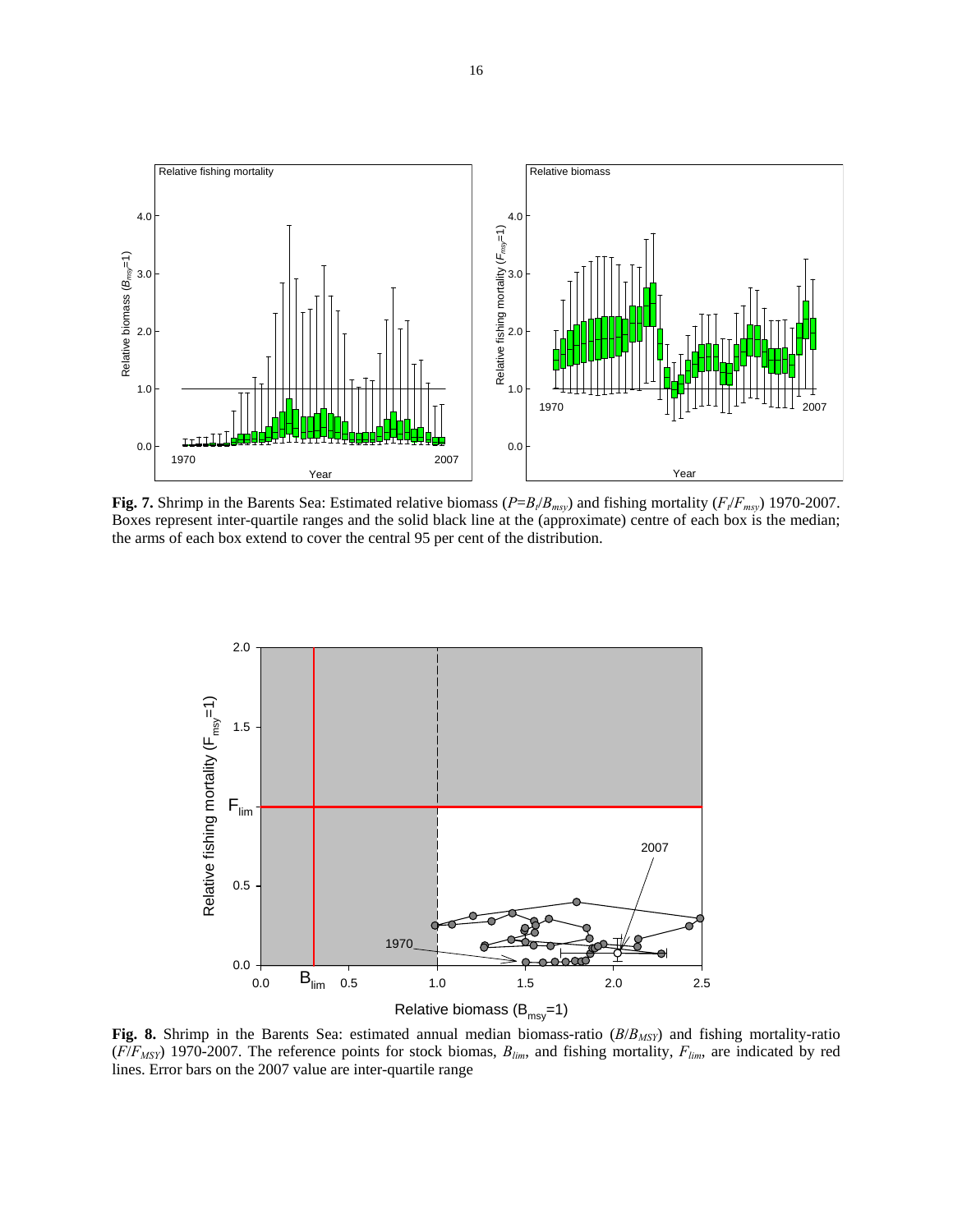

**Fig. 9**. Projections (*left*): Medians of estimated posterior biomass ratios and fishing mortality ratios; estimated risk (*right and below*) of exceeding  $F_{msy}$  and  $F_{lim}$  (1.7 $F_{msy}$ ) or going below and  $B_{lim}$  given different catch options



**Fig. 10.** *Left*:The posterior probability density distribution of r, the intrinsic rate of growth. Right: estimated recovery time from Blim (0.3Bmsy) to Bmsy (relative biomass = 1) given r values ranging within the 95% conf. lim. of the posterior (left figure) and no fishing mortality.